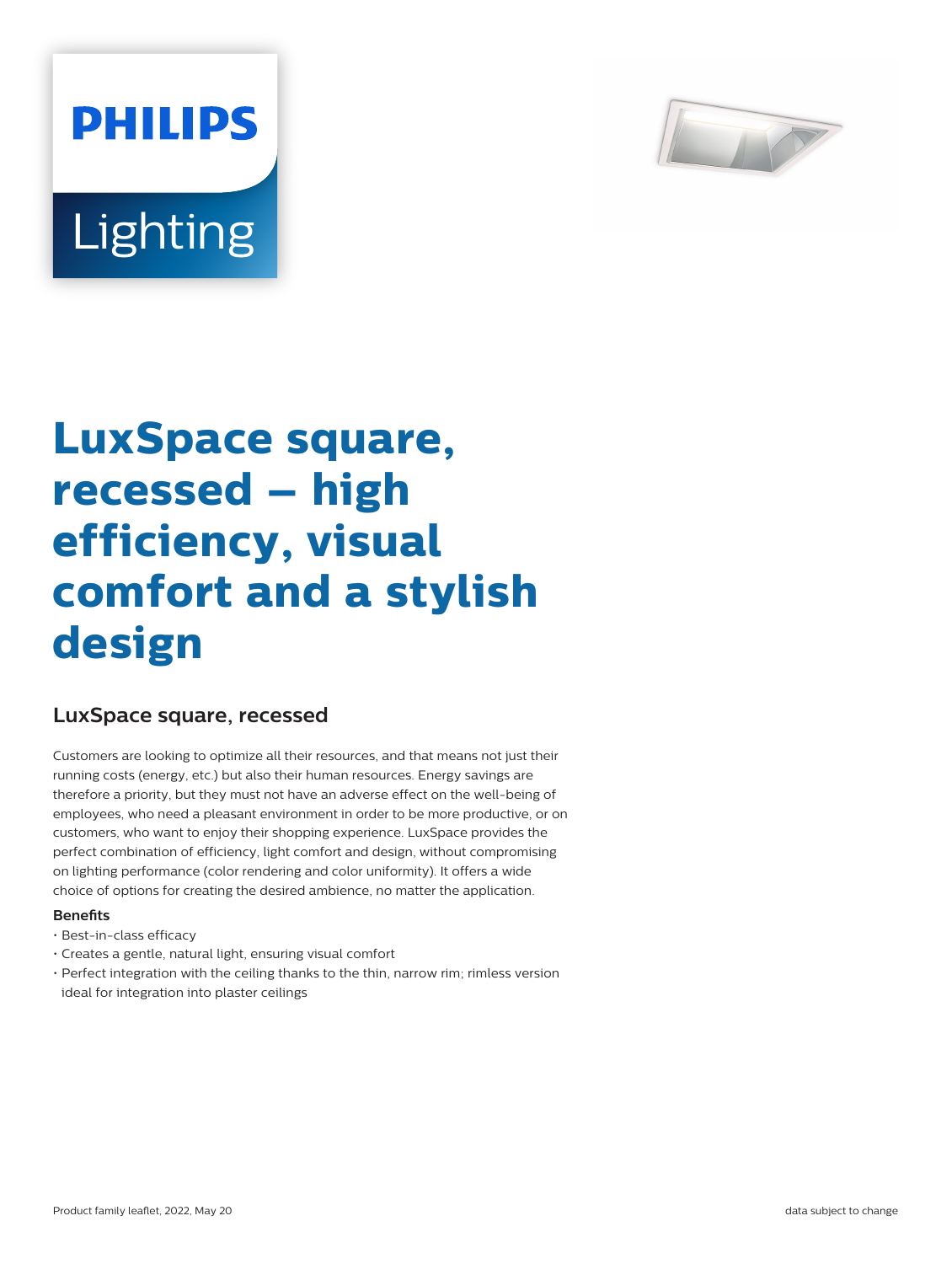#### **Features**

- Choice of four optics: high-gloss, facetted, matt and white
- Rim colors: high-gloss metalized, white (RAL9010), grey, black (RAL9004) as standard (any other RAL color possible upon request)
- Rimless version available
- Compliant for central emergency lighting with DC
- Multiple additional options: emergency lighting (single battery 3 hours), throughwiring

#### **Application**

- Offices
- Retail
- Hospitals
- Hotels
- Airports

#### **Specifications**

| Type                                                       | DN572B (square, recessed version) | Dimming             | DALI dimming possible (PSD-E)                                    |
|------------------------------------------------------------|-----------------------------------|---------------------|------------------------------------------------------------------|
| Ceiling type                                               | Plaster (board) ceiling           | Options             | Emergency lighting 3 hours (EL3)                                 |
| Ceiling grid                                               | 200 x 200 mm                      |                     | Through-wiring                                                   |
| Light source                                               | Non replaceable LED module        |                     | Rimless version for plaster ceiling                              |
| Power                                                      | 11, 18 or 22 W                    |                     | Different cable and connector options available to support fast  |
| Light color                                                | 830, 840, 927, 930 and 940        |                     | installation                                                     |
| <b>Color Rendering Index</b>                               | > 80                              | <b>Material</b>     | Housing and rim: aluminum                                        |
|                                                            | > 90                              |                     | Reflector: plastic, aluminum coated (for high-gloss and facetted |
| Lumen maintenance at                                       | L90                               |                     | optics)                                                          |
| median useful life*                                        |                                   | Color               | Rim: white (RAL 9003), grey (RAL 9006), black (RAL 9004)         |
| 50000h                                                     |                                   | Optic               | High-gloss mirror (C)                                            |
| Control gear failure rate 5%                               |                                   |                     | Matt mirror (M)                                                  |
| at median useful life                                      |                                   |                     | Facetted reflector (F)                                           |
| 50000h                                                     |                                   |                     | White reflector (WR)                                             |
| Performance Ambient +25 °C                                 |                                   | Connection          | Push-in connector or with pull relief                            |
| <b>Temperature Tg</b>                                      |                                   | <b>Installation</b> | Fixation by means of spring fasteners                            |
| <b>Operating temperature</b> $+10$ to $+40$ <sup>o</sup> C |                                   | <b>Remarks</b>      | External driver included                                         |
| range                                                      |                                   |                     | Through-wiring possible                                          |
| <b>Driver</b>                                              | Separate                          | <b>Remarks</b>      | External driver included                                         |
| <b>Mains voltage</b>                                       | 230 or 240 V / 50-60 Hz           |                     |                                                                  |
|                                                            |                                   |                     |                                                                  |

#### **Versions**



**LuxSpace2 Square - LED Module, system flux 1200 lm**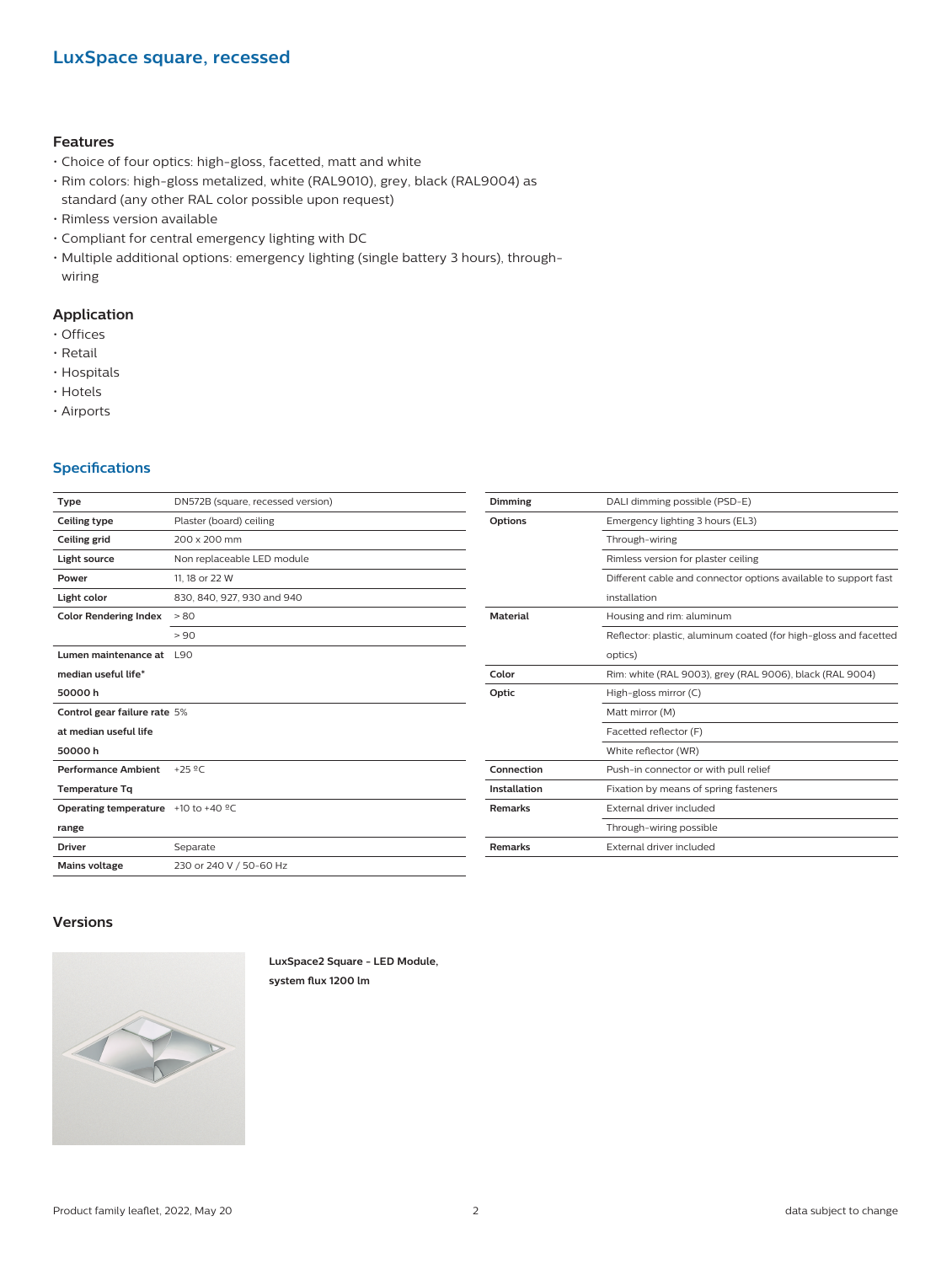# **LuxSpace square, recessed**

| <b>Application conditions</b>       |                      |
|-------------------------------------|----------------------|
| Ambient temperature range           | +10 to +25 °C        |
| Suitable for random switching       | Yes                  |
|                                     |                      |
| <b>Approval and application</b>     |                      |
| Mech. impact protection code        | IK <sub>O</sub> 2    |
| Ingress protection code             | <b>IP20</b>          |
|                                     |                      |
| <b>Operating and electrical</b>     |                      |
| <b>Input Voltage</b>                | 220 to 240 V         |
|                                     |                      |
| <b>General information</b>          |                      |
| CF mark                             | CF mark              |
| <b>Protection class IEC</b>         | Safety class II (II) |
| <b>Driver included</b>              | Yes                  |
| <b>ENEC mark</b>                    | <b>ENEC</b> mark     |
|                                     |                      |
| <b>Flammability mark</b>            | F                    |
| <b>Glow-wire test</b>               | 850/5                |
| Light source replaceable            | <b>No</b>            |
| Number of gear units                | 1 unit               |
| Optic type                          | $\mathsf{C}$         |
| <b>Product Family Code</b>          | <b>DN572B</b>        |
| <b>Service tag</b>                  | Yes                  |
|                                     |                      |
| Initial performance (IEC compliant) |                      |
| Init. Color Rendering Index         | >80                  |
| Luminous flux tolerance             | $+/-10%$             |
|                                     |                      |
| <b>Mechanical and housing</b>       |                      |
| Color                               | White RAL 9003       |

#### **Application conditions**

| Order Code | <b>Full Product Name</b>         | Maximum dim level |
|------------|----------------------------------|-------------------|
| 97072700   | DN572B LED12S/830 PSU-E C WH     | -                 |
| 97073400   | DN572B LED12S/840 PSU-E C WH     | -                 |
| 97074100   | DN572B LED12S/830 DIA-VLC-E C WH | 1%                |
| 97075800   | DN572B LED12S/840 DIA-VLC-E C WH | $1\%$             |
| 97076500   | DN572B LED20S/830 PSU-E C WH     | -                 |
| 97077200   | DN572B LED20S/840 PSU-E C WH     | -                 |
| 97078900   | DN572B LED20S/830 DIA-VLC-E C WH | 1%                |
| 97079600   | DN572B LED20S/840 DIA-VLC-E C WH | $1\%$             |
| 97080200   | DN572B LED24S/830 PSU-E C WH     | -                 |
| 97081900   | DN572B LED24S/840 PSU-E C WH     | -                 |
| 97082600   | DN572B LED24S/830 DIA-VLC-E C WH | $1\%$             |
| 97083300   | DN572B LED24S/840 DIA-VLC-E C WH | $1\%$             |
|            |                                  |                   |

#### **Controls and dimming**

| Order Code | <b>Full Product Name</b>         | Dimmable  |
|------------|----------------------------------|-----------|
| 97072700   | DN572B LED12S/830 PSU-E C WH     | No.       |
| 97073400   | DN572B LED12S/840 PSU-E C WH     | No.       |
| 97074100   | DN572B LED12S/830 DIA-VLC-E C WH | Yes       |
| 97075800   | DN572B LED12S/840 DIA-VLC-E C WH | Yes       |
| 97076500   | DN572B LED20S/830 PSU-E C WH     | <b>No</b> |
| 97077200   | DN572B LED20S/840 PSU-E C WH     | No.       |

| Order Code | <b>Full Product Name</b>         | <b>Dimmable</b> |
|------------|----------------------------------|-----------------|
| 97078900   | DN572B LED20S/830 DIA-VLC-E C WH | Yes             |
| 97079600   | DN572B LED20S/840 DIA-VLC-E C WH | Yes             |
| 97080200   | DN572B LED24S/830 PSU-E C WH     | No.             |
| 97081900   | DN572B LED24S/840 PSU-E C WH     | No.             |
| 97082600   | DN572B LED24S/830 DIA-VLC-E C WH | Yes             |
| 97083300   | DN572B LED24S/840 DIA-VLC-E C WH | Yes             |

#### **Initial performance (IEC compliant) (1/2)**

|                 |                     |                | Init. Corr.        | Initial I FD | <b>Initial</b> |
|-----------------|---------------------|----------------|--------------------|--------------|----------------|
|                 | <b>Full Product</b> | <b>Initial</b> | Color              | luminaire    | luminous       |
| Order Code Name |                     | chromaticy     | <b>Temperature</b> | efficacy     | flux           |
| 97072700        | <b>DN572B</b>       | (0.43, 0.40)   | 3000 K             | 131 lm/W     | 1300 lm        |
|                 | LED12S/830          | SDCM < 2       |                    |              |                |
|                 | PSU-E C WH          |                |                    |              |                |
| 97073400        | <b>DN572B</b>       | (0.38, 0.38)   | 4000 K             | 141 lm/W     | 1300 lm        |
|                 | LED12S/840          | SDCM < 2       |                    |              |                |
|                 | PSU-E C WH          |                |                    |              |                |

|                 |                     |                | Init. Corr.        | <b>Initial LED</b> | <b>Initial</b> |
|-----------------|---------------------|----------------|--------------------|--------------------|----------------|
|                 | <b>Full Product</b> | <b>Initial</b> | Color              | luminaire          | luminous       |
| Order Code Name |                     | chromaticy     | <b>Temperature</b> | efficacy           | flux           |
| 97074100        | <b>DN572B</b>       | (0.43, 0.40)   | 3000 K             | 131 lm/W           | 1300 lm        |
|                 | LED12S/830          | SDCM < 2       |                    |                    |                |
|                 | DIA-VLC-EC          |                |                    |                    |                |
|                 | <b>WH</b>           |                |                    |                    |                |
| 97075800        | <b>DN572B</b>       | (0.38, 0.38)   | 4000 K             | 141 lm/W           | 1300 lm        |
|                 | LED12S/840          | SDCM < 2       |                    |                    |                |